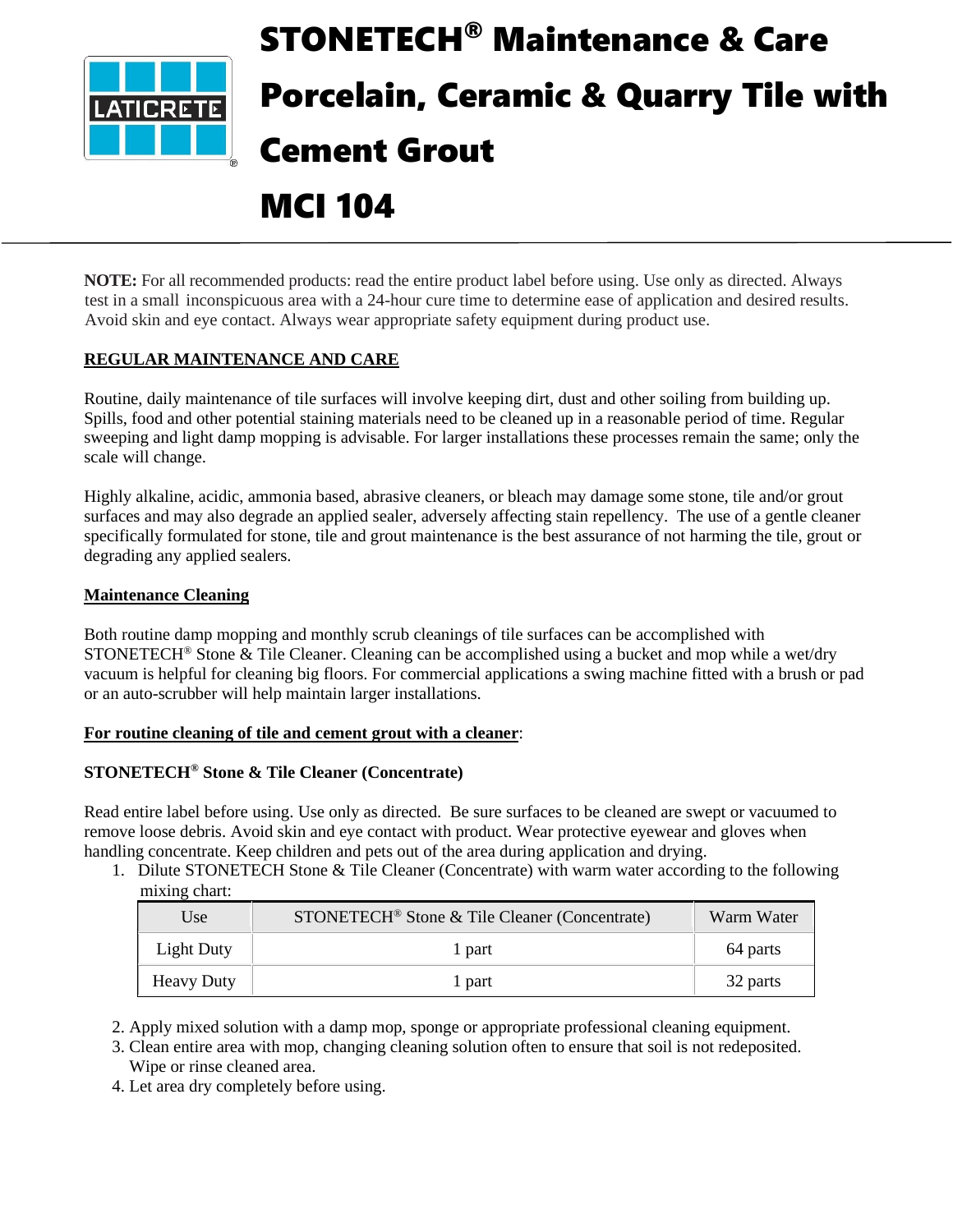# **STONETECH® Stone & Tile Cleaner (Ready-To-Use)**

Read entire label before using. Use only as directed. Be sure surfaces to be cleaned are swept or vacuumed to remove loose debris. Avoid skin and eye contact with product. Wear protective eyewear and gloves when handling concentrate. Keep children and pets out of the area during application and drying.

- 1. Spray or pour directly onto soiled area.
- 2. Wipe clean with a dry towel, lint free cloth or sponge. No need to rinse.
- 3. Repeat for heavily soiled areas using a non-abrasive scrubbing pad.
- 4. Wipe clean with a dry towel.

Refer to data sheet DS [211.0](https://cdn.laticrete.com/~/media/product-documents/product-data-sheets/ds-211.ashx) for more information.

# **NEW INSTALLATION PRE-GROUT TREATMENT**

# **Some ceramic, porcelain, and quarry tiles are porous or have a textured surface which would benefit from sealing prior to grouting.**

A simple water test can be performed to identify if the tile is porous. If the tile darkens after applying water to the surface and waiting for 5 minutes the tile is absorbent and applying a sealer prior to grouting may aid in clean up after grouting. Typically, ceramic, porcelain, or quarry tile that does not darken with water has a low absorption rate, so a single application of sealer is sufficient as a pre-grouting treatment. Matte finish or textured porcelain tile may also benefit from the use of a pre-grout treatment.

# **STONETECH Heavy Duty Sealer**

#### **Pre-Grout Sealer Application**

Read entire label before using. Use only as directed. Always test in a small inconspicuous area with a 24-hour cure time to determine ease of application and desired results. Make sure surface is clean and free of waxes and coatings. STONETECH Heavy Duty Sealer may be applied to damp surfaces one hour after standing water has been removed. Surface temperature should be between 50°F - 80°F (10°C - 26°C). Ensure that the area is wellventilated during application and until the surface is dry. Keep children and pets out of the area until treated surface is dry.

- 1. Ensure cap is closed and sealed, and shake well before use.
- 2. Mask off surfaces not intended to be treated.
- 3. Liberally apply an even coat of STONETECH Heavy Duty Sealer using a paint pad, roller, brush or lowpressure sprayer.
- 4. Allow sealer to penetrate the surface for 10-15 minutes. During this time, keep the surface wet with sealer, adding more sealer as needed. DO NOT ALLOW SEALER TO COMPLETELY DRY ON THE SURFACE.
- 5. Thoroughly wipe dry the entire surface with clean absorbent towels.
- 6. A second coat may be needed for porous, absorbent surfaces. If a second coat is required, it should be applied within 30-40 minutes from the initial application as directed in steps 3-5.
- 7. Allow sealer to cure for 24 hours prior to grouting.
- 8. Clean tools used during application with water.

Refer to data sheet DS [279.0](https://cdn.laticrete.com/~/media/product-documents/product-data-sheets/ds-279.ashx) for more information.

#### **RESTORATIVE DEEP CLEANING**

# **Stone, tile and grout installations can become heavily soiled over time. Restorative cleaning processes will help return these surfaces to a more acceptable appearance.**

The following restorative surface cleaning processes are done in preparation for resealing or for specialized surface cleaning circumstances. These cleaning processes should not damage the surface of the polished terrazzo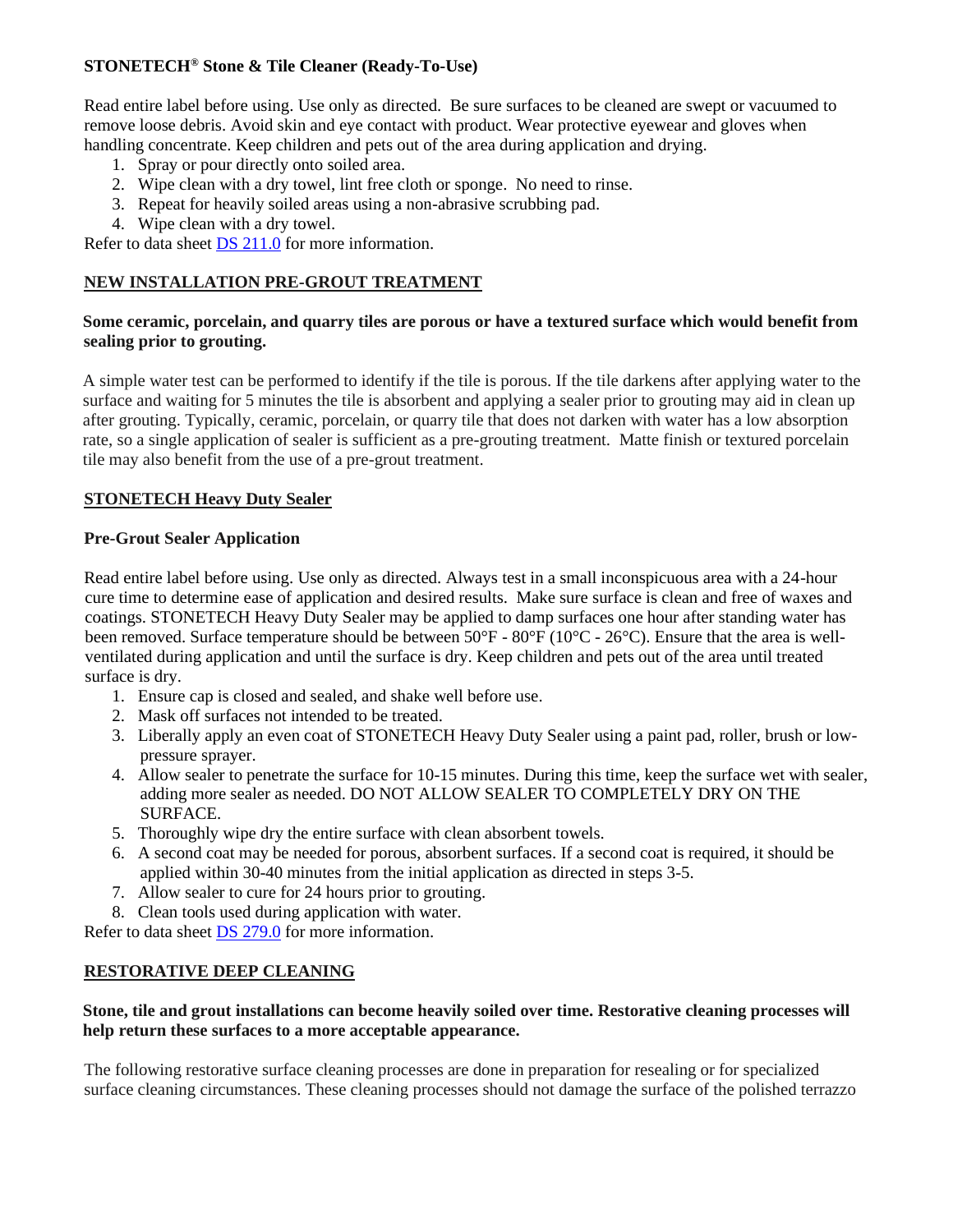or agglomerate marble. However, these types of heavy duty cleaning methods may degrade or strip many sealers from the application.

Depending on the type of soiling or staining, select one of the following options:

# **For cleaning grease, oil, dirt, dry soil, or to prepare for resealing:**

# **STONETECH® KlenzAll™ Cleaner (Concentrate)**

Read entire label before using. Use only as directed. Always test in a small inconspicuous area to determine ease of use and desired results. Be sure all surfaces to be cleaned are swept or vacuumed to remove loose debris. Avoid skin and eye contact with product. Wear protective eyewear, gloves, long sleeves, and long pants while handling concentrate. Ensure work area is well-ventilated during application and until surface is dry. Keep children and pets out of the area during application and drying.

The following is a restorative surface cleaning process which is done in preparation for resealing or for specialized surface cleaning circumstances. This process should not damage the stone surface, however, this type of heavy duty cleaning will degrade or strip many sealers from the application.

1. Dilute concentrated STONETECH<sup>®</sup> KlenzAll<sup>TM</sup> Cleaner with warm water according to the following mixing chart:

| Use               | STONETECH <sup>®</sup> KlenzAll <sup>TM</sup> Cleaner (Concentrate) | Warm Water | pH  |
|-------------------|---------------------------------------------------------------------|------------|-----|
| Light Duty        | part                                                                | 8 parts    | 10. |
| Medium Duty       | part                                                                | 4 parts    |     |
| <b>Heavy Duty</b> | part                                                                | 2 parts    |     |

- 2. Apply mixed solution with a mop, clean cloth or low-pressure sprayer. Avoid applying cleaner on unintended surfaces.
- 3. Lightly scrub with a scrub brush or floor machine as needed.
- 4. Remove STONETECH® KlenzAll™ Cleaner using a clean cloth, wet/dry vacuum or damp mop.
- 5. Rinse area well with clean water. Allow area to dry completely.
- 6. Some surfaces may require additional cleaning. If so, repeat steps  $2 5$  above.
- 7. Reseal cleaned area with STONETECH Stone, Tile & Grout Sealer, if appropriate.

Refer to data sheet DS [215.0](https://cdn.laticrete.com/~/media/product-documents/product-data-sheets/ds-215.ashx) for more information.

#### **Removal of efflorescence, mineral deposits, and calcium based staining:**

# **STONETECH® Restore™ Acidic Cleaner**

Read entire label before using. Use only as directed. Always test in a small inconspicuous area to determine required dilution and results. Be sure all surfaces to be cleaned are swept or vacuumed to remove loose debris. Heavy duty dilution may darken some surfaces. **This acid-based cleaner will etch or damage most marble, limestone and travertine surfaces. Will etch or corrode most metal surfaces.** Avoid skin and eye contact. Wear protective eyewear, gloves, long sleeves, and long pants while handling product. Ensure work area is wellventilated during application and until surface is dry. Keep children and pets out of the area during application and drying.

1. Dilute concentrated STONETECH Restore™ Acidic Cleaner with warm water according to the following mixing chart:

| Use               | STONETECH Restore <sup>TM</sup> Acidic Cleaner<br>(Concentrate) | Warm Water | pH |
|-------------------|-----------------------------------------------------------------|------------|----|
| Light Duty        | 1 part                                                          | 16 parts   |    |
| Medium Duty       | l part                                                          | 4 parts    |    |
| <b>Heavy Duty</b> | part                                                            | part       |    |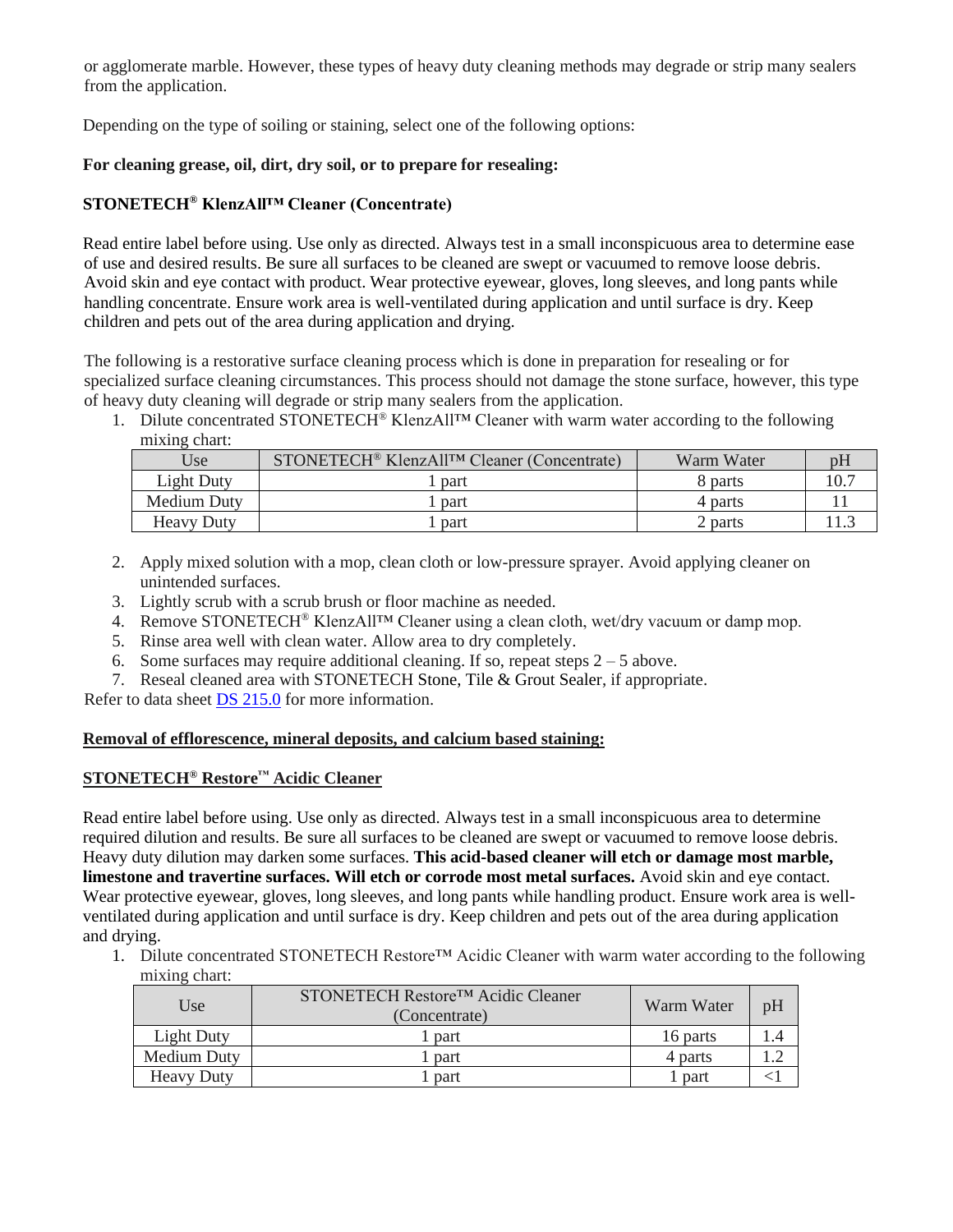- 2. Mask off and protect any metals or other surfaces not intended to be treated. Apply mixed solution with a clean mop, or towel.
- 3. Agitate with a scrub brush or floor machine as needed.
- 4. Remove STONETECH<sup>®</sup> Restore<sup>TM</sup> Acidic Cleaner using a clean cloth, wet/dry vacuum or damp mop.
- 5. Rinse area well with clean water and wipe dry.
- 6. Thoroughly rinse all metal surfaces with clean water. Clean and rinse equipment with water.
- 7. Reseal cleaned area with STONETECH Stone, Tile & Grout Sealer, if appropriate.

Refer to data sheet DS [216.0](https://cdn.laticrete.com/~/media/product-documents/product-data-sheets/ds-216.ashx) for more information.

# **Removal of cement grout hazes, stripping topical coatings, acrylic finishes or heavy waxes:**

# **STONETECH® Epoxy Grout Haze & Coating Stripper**

Read entire label before using. Use only as directed. Test in a small inconspicuous area to determine ease of application and desired results. Be sure all surfaces to be cleaned are swept or vacuumed to remove loose debris. Ensure work area is well-ventilated during application and until surface is dry. Keep children and pets out of the area until surface use resumes. Avoid contact with surfaces not intended to be treated. Avoid applying in direct sunlight. Should not be used in extreme temperatures. Recommended application temperature range is between 50°F - 90°F (10 °C - 32 °C).

- 1. SHAKE WELL BEFORE USING. Do not dilute before applying.
- 2. Wear rubber gloves and eye protection during handling and application to prevent skin and eye contact.
- 3. Liberally apply an even coat of STONETECH Epoxy Grout Haze & Coating Stripper over the required area with a paint brush, mop or paint pad. DO NOT APPLY WITH A SPRAYER. Immediately remove STONETECH Epoxy Grout Haze & Coating Stripper from unintended surfaces with a wet cloth to prevent potential damage to those surfaces.
- 4. Application time will vary depending on type of coating being removed. Approximate application times are as follows:

| Haze / Coating          | <b>Surface Type</b>               | Age of Haze/Coating |                 |            |
|-------------------------|-----------------------------------|---------------------|-----------------|------------|
|                         |                                   | 24 Hour             | 7 Days          | $> 7$ Days |
| <b>Epoxy Grout Haze</b> | Tile                              | $1 - 3$ minutes     | $3 - 5$ minutes | 10 minutes |
| <b>Epoxy Grout Haze</b> | Natural Stone &<br><b>Masonry</b> | $1 - 3$ minutes     | $3 - 5$ minutes | 10 minutes |
| Coatings $*$            | Tile                              | $1 - 5$ minutes     |                 |            |
| Coatings $*$            | Natural Stone &<br>Masonry        | $1 - 5$ minutes     |                 | 10 minutes |

- 5. Do not let STONETECH Epoxy Grout Haze & Coating Stripper dry on the surface. If STONETECH Heavy Duty Epoxy Grout Haze & Coating Stripper starts to dry, add additional product to keep surface wet.
- 6. Agitate surface with a nylon scrub brush or pad after testing a small area first to make sure that brush or pad will not scratch the surface. Surface can be wet with water to enable easier removal of coating.
- 7. Wipe up residual STONETECH Epoxy Grout Haze & Coating Stripper Coating Stripper with clean, dry cloth or wet mop. A wet/dry vacuum can be used for larger area.
- 8. Rinse surface well with clean water.
- 9. More than one application may be required, repeat steps 3 through 8 when necessary.
- 10. Surface traffic may begin 2 hours after removal of coating.

Refer to data sheet [DS 116.4](https://cdn.laticrete.com/~/media/product-documents/product-data-sheets/ds1664_stonetech-epoxy-grout-haze-coating-stripper.ashx) for more information.

#### **For spot or small area deep cleaning**:

# **STONETECH DeepKlenz™ Cleaner**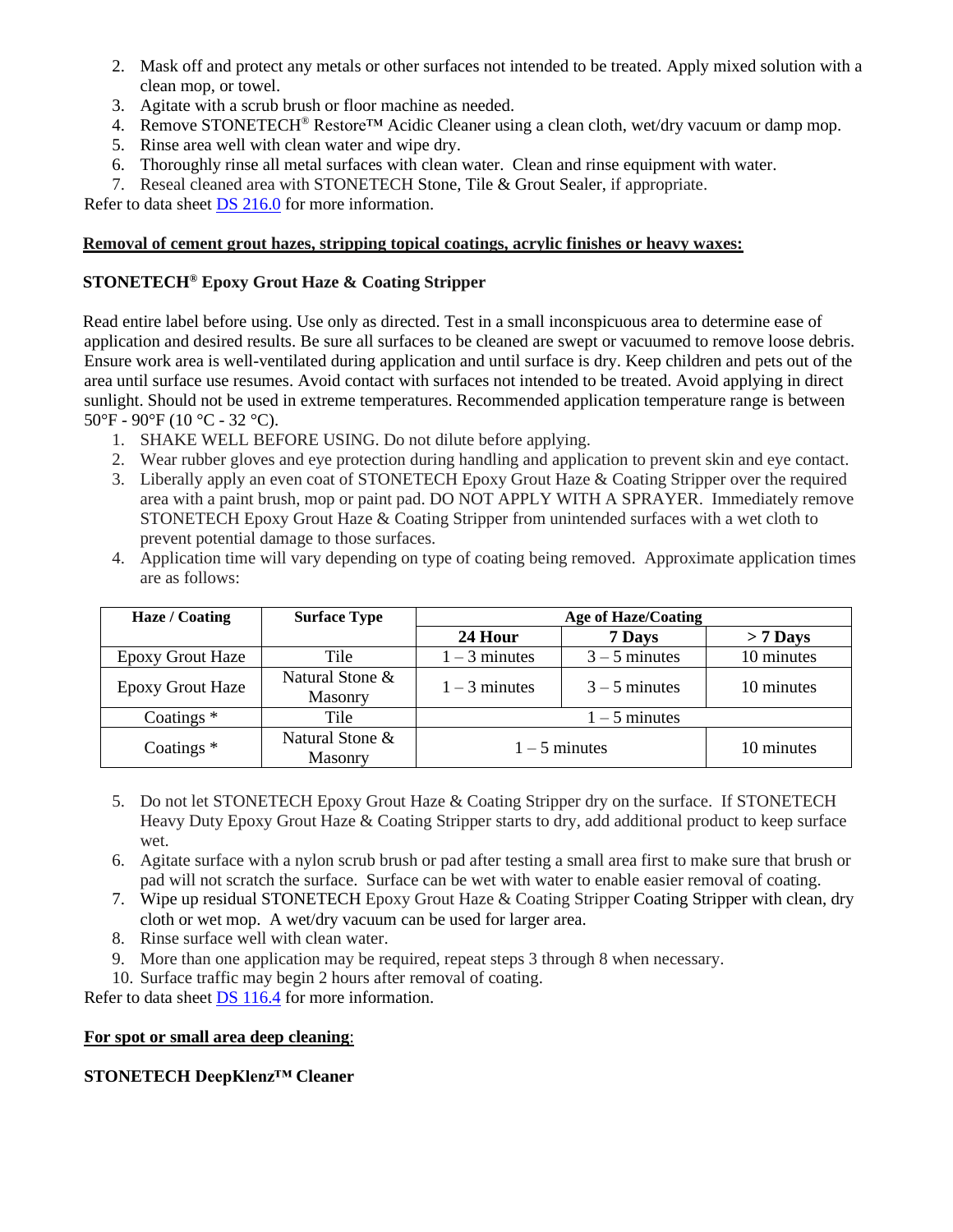Read entire label before using. Use only as directed. Test in a small inconspicuous area to determine required results. Be sure all surfaces to be cleaned are swept or vacuumed to remove loose debris. Avoid skin and eye contact with product. Wear protective eyewear, gloves, long sleeves, and long pants while handling concentrate. Ensure work area is well-ventilated during application and until surface is dry. Keep children and pets out of the area during application and drying. Recommended application temperature range is between 40°F - 100°F (4°C - 38°C).

- 1. Thoroughly wet surface by directly spraying onto soiled area.
- 2. Allow STONETECH® DeepKlenz™ Cleaner to work on the surface for 5-10 minutes. Do NOT allow product to dry on the surface.
- 3. Lightly scrub with a stiff bristle brush to remove the surface contaminants.
- 4. Rinse and wipe surface with clean cloth and warm water. Repeat as needed for heavy soiled areas.
- 5. Reseal cleaned area with STONETECH Stone, Tile & Grout Sealer, if appropriate.

Refer to data sheet **DS** [111.2](https://cdn.laticrete.com/~/media/product-documents/product-data-sheets/ds-1112.ashx) for more information.

#### **For cleaning and removing soap scum:**

#### **STONETECH® Soap Scum Remover**

Read entire label before using. Use only as directed. Always test in a small inconspicuous area to determine ease of use and desired results. Be sure surfaces to be cleaned are swept or vacuumed to remove loose debris. Avoid skin and eye contact. Wear protective eyewear and gloves. Keep children and pets out of the area during application and drying.

- 1. Spray STONETECH Soap Scum Remover directly on soiled areas. Avoid applying onto unintended surfaces.
- 2. Wipe surface with clean, dry cloth or scrub with stiff nylon brush as needed.
- 3. Rinse area well with clean water.
- 4. Wipe area dry with clean cloth.
- 5. Repeat as needed for heavily soiled areas.

Refer to data sheet DS [229.0](https://cdn.laticrete.com/~/media/product-documents/product-data-sheets/ds-229.ashx) for more information.

#### **For cleaning and removing mold and mildew:**

#### **STONETECH Mold & Mildew Stain Remover**

Read entire label before using. Use only as directed. Always test in a small inconspicuous area to determine ease of use and desired results. Be sure surfaces to be cleaned are swept or vacuumed to remove loose debris. Avoid skin and eye contact. Wear protective eyewear and gloves. Keep children and pets out of the area during application and drying. Do not mix this product with other household cleaners or metals.

- 1. Spray STONETECH Mold & Mildew Stain Remover directly on soiled areas. Avoid applying onto unintended surfaces.
- 2. Clean surface with non-abrasive sponge or stiff nylon brush as needed.
- 3. Rinse area well with clean water.
- 4. Repeat as needed for heavily-soiled areas.

Refer to data sheet **DS** 219.0 for more information.

#### **For oil stain removal:**

#### **STONETECH Oil Stain Remover**

Read entire label before using. Use only as directed. Always test in a small inconspicuous area to determine that the desired results will be achieved. Make sure surface is clean, dry, and free of waxes and coatings. Ensure that area is well-ventilated and keep children and pets away from the area during application and until surface is clean and dry.